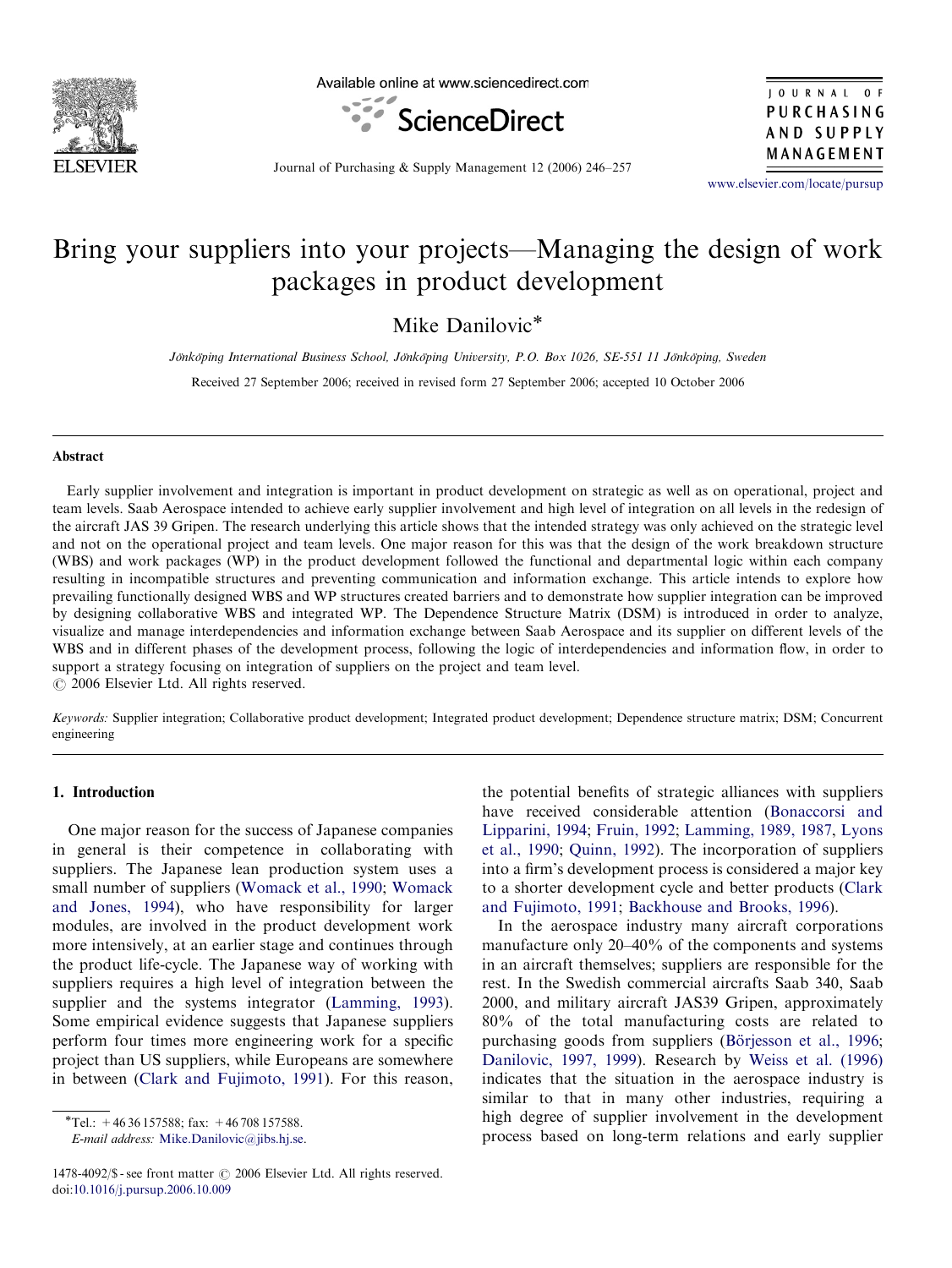involvement in design and development teams, joint risk identification and risk sharing, as well as joint target costing. Some results indicate progress in terms of:

- Locating design-build teams at the customer's site reduced engineering changes by 50% and cycle time by 25%.
- $\bullet$  An enhanced cross-functional character of the workforce led to a decrease in the number of job descriptions for engineers from 103 to 30.
- Integrated product teams, products, and process resulted in significant improvements in quality, cycle time, and change orders. The post release engineering charge rate decreased by 96%.
- 50% less labour has been used to procure four times the number of parts, while maintaining high quality ([Weiss](#page--1-0) [et al., 1996\)](#page--1-0).

During the eighties, Boeing developed a wide-bodied jet aircraft, the Boeing 777, based on ideas of concurrent engineering, establishing 238 cross-functional teams to work on the development program. The suppliers were involved in the concurrent process. Boeing was the technical systems integrator and introduced concurrent engineering among its suppliers by applying pressure to the supply chain. However, researchers indicate that in practice this close systems integrator–supplier collaboration is less evident than what could be expected. [Klein and Susman](#page--1-0) [\(1995\)](#page--1-0) claim that

[s]ince a large percentage of aircraft component parts are purchased, supplier involvement in the product development process is critical. But only 18 of the 63 teams (23%) include suppliers, either full- or part-time ([Klein and Susman, 1995,](#page--1-0) p. 17).

The finding from [Klein and Susman \(1995, p. 5\)](#page--1-0) show that in the US aircraft industry, integrated product teams are used mostly in the engineering phase of the product development (58%), followed by demonstration and validation  $(13\%)$ , and pilot production  $(7\%)$ . This may be due to the long product development cycles. In this situation, it takes several years to achieve the mature stage of the development process. It is interesting to note that the initial phase of concept exploration, only 2% is conducted in cross-functional team settings!

This empirical observation in the aerospace industry raises important questions. If we know that a suppliers' involvement in the process of product development is important and if it leads to substantial positive outcomes, why is there a discrepancy between the arguments for increasing supplier involvement and the empirical observations indicating a low level of early involvement and supplier integration across many development phases from concept to production and sustain engineering? Further questions can be raised of how suppliers actually were involved in the development process in these teams indicating a low level of involvement. Were they only observers, guests, or did they work as full team members? We can also ask whether the division of work between suppliers and systems integrator was mutually beneficial or a contradiction, whether they had the same mission and goal in teams, and how workflow and organizational routines enhanced or obstructed the team-based work.

### 1.1. Supplier integration in the development of Saab 39 Gripen

The Swedish aircraft manufacturing company Saab Aerospace AB has been developing military aircraft since 1937 and has provided the Swedish Air Force with many different aircraft. JAS39 Gripen is the first aircraft in the new fourth generation of military aircraft such as the French Rafale, the US F-22 and the European Eurofighter 2000. Approximately 3500 people are employed at Saab in the development and production of military aircraft. Notably, Saab Aerospace is one of the smallest manufacturers of high-tech military aircrafts in the world developing and producing one of the most advanced aircrafts. There are only 3–4 competitors on the world market.

The characteristic of the Gripen is its capability to combine the roles of traditional fighter, attack, and reconnaissance aircraft. This combination of tasks creates great flexibility. To ensure flexibility and to accelerate field service, the JAS39 Gripen carries an auxiliary power unit (APU). This consists of a small jet engine turbine installed in the rear airframe, which produces air pressure for engine start, the electronics cooling system, and the emergency electrical and hydraulic power system. The complete system is named APESS–Auxiliary Power Engine Starting System. Initially, the Gripen was designed to carry an APU developed and manufactured by Microturbo in France. However, due to new environmental requirements established by the Swedish government, a new APU had to be developed. After a period of discussions between Saab, Microturbo in France, and Sundstrand in USA, a decision was made at Saab that a new APU should be bought from the US supplier, Sundstrand. Due to a very demanding time schedule, a concurrent engineering approach had to be adopted in the development project. The strategy of Saab was to move towards long-term oriented partnership collaboration on all corporate levels. On the strategic level Saab and the supplier agreed to work in an integrated way.

Several measures to ensure integration with the supplier were taken. A special liaison engineer was located at the supplier for the whole timetable of the project, numerous meetings took place between people at Saab and at Sundstrand, especially among management, special facsimile lines were introduced to enhance secure communication, and mutual adjustment points were scheduled in order to evaluate the progress of the project. Several Saab engineers were sent over to the supplier to coordinate work and occasionally some engineers from the supplier spent time at Saab. However, on the operational, engineering level the desired integration was not established. The